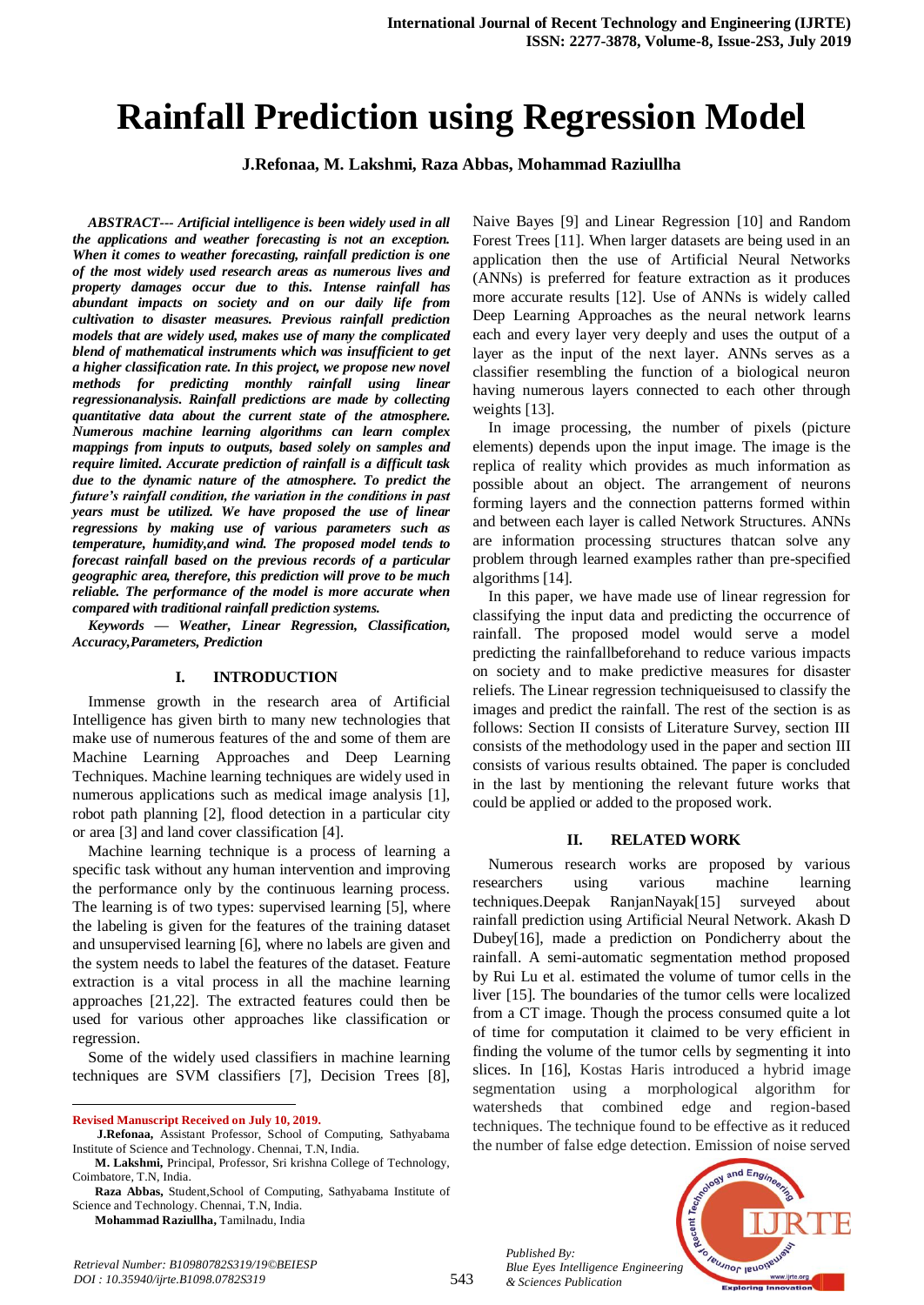to a part for indirectly increasing the processing time for the computation. FanmanMeng [17], designed an efficient and robust supervised image co-segmentation model comprising of a strategy called color reward and an active contour model. The model was evaluated on numerous images from a database and could efficiently pair the common objects with minimal error rate. Various research works have been carried out for weather forecasting too. Sharma et al. [18] have used machine learning techniques to predict solar generation from weather forecasts. In [19], the rain prediction was done using various classifiers to detect the amount of rainfall in a particular area.

## **III. PROPOSED APPROACH**

The proposed system in the proposed system makes use of Linear Regression. In this paper, we have made use of the Chennai dataset. It is given as the input and the file is read by the toolbox. The dataset is then converted into separate data text where the  $1<sup>st</sup>$ year's plot of rainfall is done. . The dataset is configured by making use of Linear Regression where various parameters are given to initiate the entire network. The prediction values are measured by making use of the toolbox and the graphs are plotted for the obtained predicted values. The entireblock diagram of the proposed model is shown in Fig. 1.



**Fig. 1Block Diagram of Proposed Model** 

When it comes to Linear Regression model, the rainfall dataset is used as the input where the pre-processing stage happens. The feature is extracted by making use of the Linear Regression Model.



**Fig. 2Architecture of Proposed Model** 

The values or item set that occurs frequently in the model is identified and then separated for getting the list of the frequent items. Various parameters are obtained while using these model such as the temperature, the humidity and the rainfall of a given geographic area. The entire architecture and the flow of the proposed model are shown in Fig. 2.

*Predicted values*

$$
minimize \frac{1}{n}\sum_{i=1}^{n}(pred_i - y_i)^2 \\ J = \frac{1}{n}\sum_{i=1}^{n}(pred_i - y_i)^2
$$

We have used this expression for calculating the predicted values, firstly, we have get the difference value, then doing square for the difference. There are some values are not satisfied the system on getting the difference value. This type of operation was named as mean squared error.

Mulilevel linear regression expression is

$$
y_i = \beta_0 + \beta_1 X_{i1} + \beta_2 X_{i2} + \dots + \beta_n X_{in} + \varepsilon_i, \quad i = 1, \dots, n,
$$

Here

 $y_i$  - *i*th response.

 $\beta_k$  - kth coefficient, where  $\beta_0$  is the constant term in the model.

 $X_{ij}$  - *i*th observation

*Published By:*

*& Sciences Publication* 

This multilevel expression has many types' of regression types for predicting the good values. This system has also the system prediction scheme for the multilevel operations and valuation. By using scheme, we have achieved the predicted values for rainfall and implemented as automated in the proposed system.

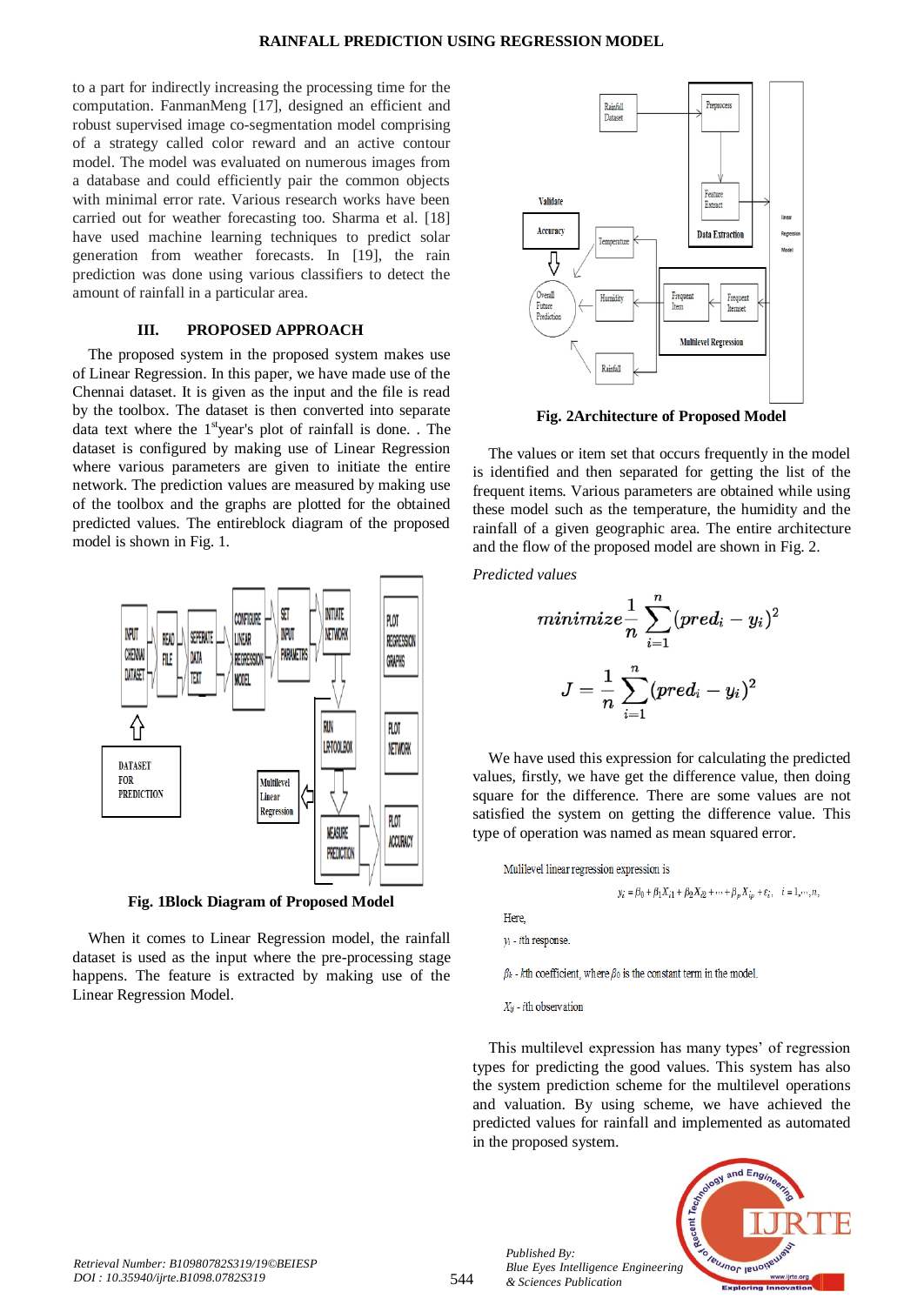

In Fig, 3, we can see the difference between the big and small learning rate, in the first difference, we can see the zig zag conversation happens on the first model for the larger dataset in this model. If there are more difference in the prediction values, then it will be shown as graph in our proposed system. In the second difference, we can see the smaller difference in the predicted values and the difference values. It is very fast to reach the predicted values in the rainfall. Rainfall is predicted based on linear regression for showing the bigger difference between the areas.



**Fig. 4Difference of larger rate**

In Fig.4, we can see the smaller prediction and the large prediction. There some system is implemented in the proposed system. Some system is very unique, namely graph representation, it will show the values in diagrammatic view, so that user or admin can choose the correct place for prediction in future, it also automated for predicting the rainfall values.

### **IV. EXPERIMENTAL RESULTS**

The experimental results were obtained for the proposed model by making use of Matlab. The dataset that was used to train the model consisted of previous datasets of rainfall in Chennai district. It also consisted of variousother weather-related information of a city for a period of time.



**Fig. 5Linear Regression Curve of Proposed Model** 



**Fig. 6Predicted values of the Rainfall Prediction**

Linear regression model proposed in the paper has predicted the rainfall into various classes by classifying it as shown in Fig. 5. It can be noted that the areas with rainfall are separated from the areas that do not have rainfall. In Fig. 6, the accuracy of the proposed model is shown. From the graph it can be observed that the prediction of therainfall in Chennai city is done predominantly with very less misclassification. The proposed model also serves to be highly efficientwhen compared to other systems.

The model made use of Linear regression to classify and predict the rainfall. The Computer Vision toolbox present in the MAT Lab was used to generate the entire model. Once the model is created using various tools in the software, the dataset was loaded to perform the training. The training was given on the model where the features were extracted. The performance of the network was very accurate and the results are shown in the following figure. The model was able to efficiently detect the rainfall prediction for a specific given time.

## **V. CONCLUSION**

Rainfall plays a vital role in all aspects. It is better to predict futurerainfall and take if any necessary steps need to



*Published By:*

*& Sciences Publication*